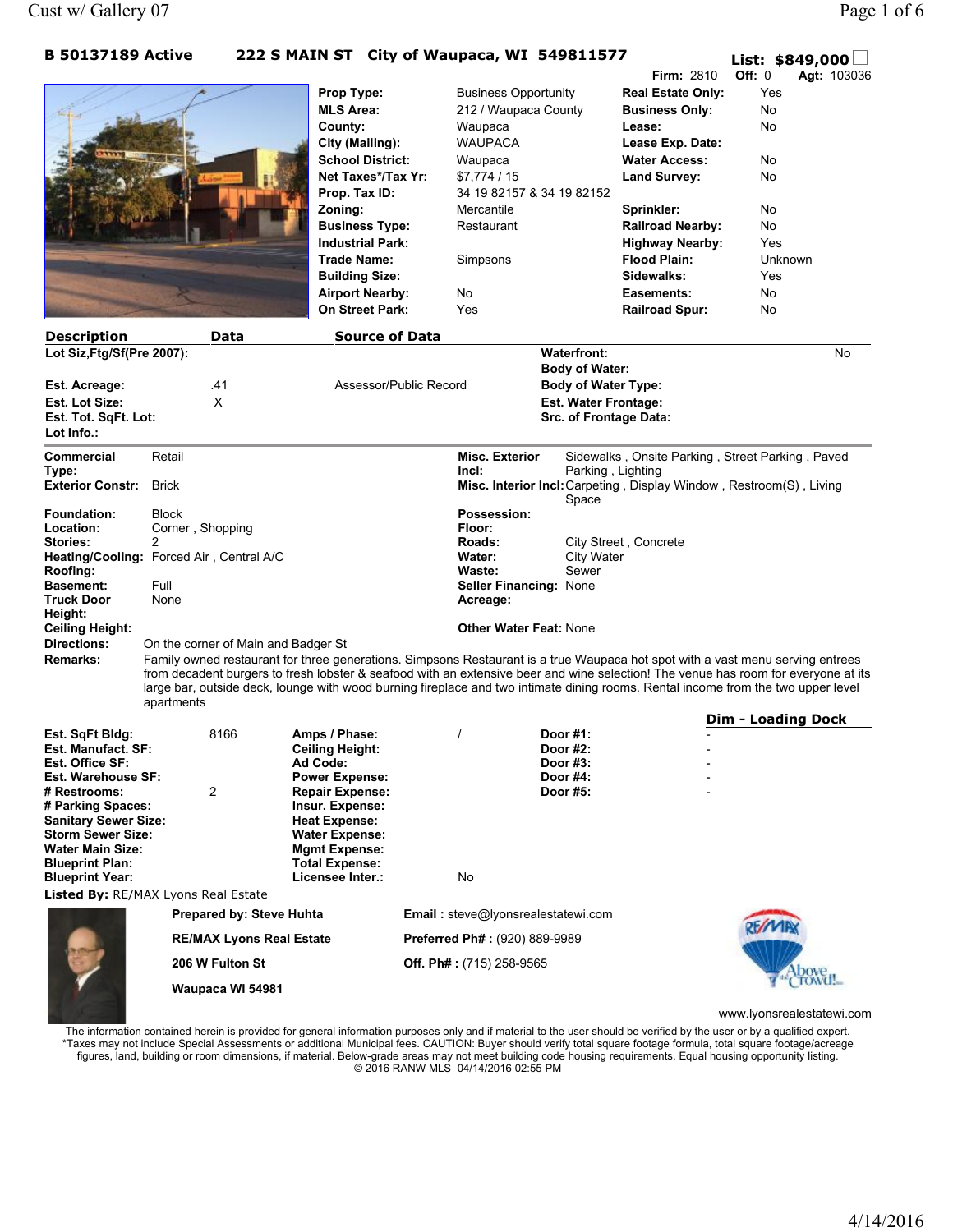### B 50137189A 222 MAIN ST, CITY OF WAUPACA, WI 549811577 LP: \$849,000

# Gallery: Images 1 to 6 of 25











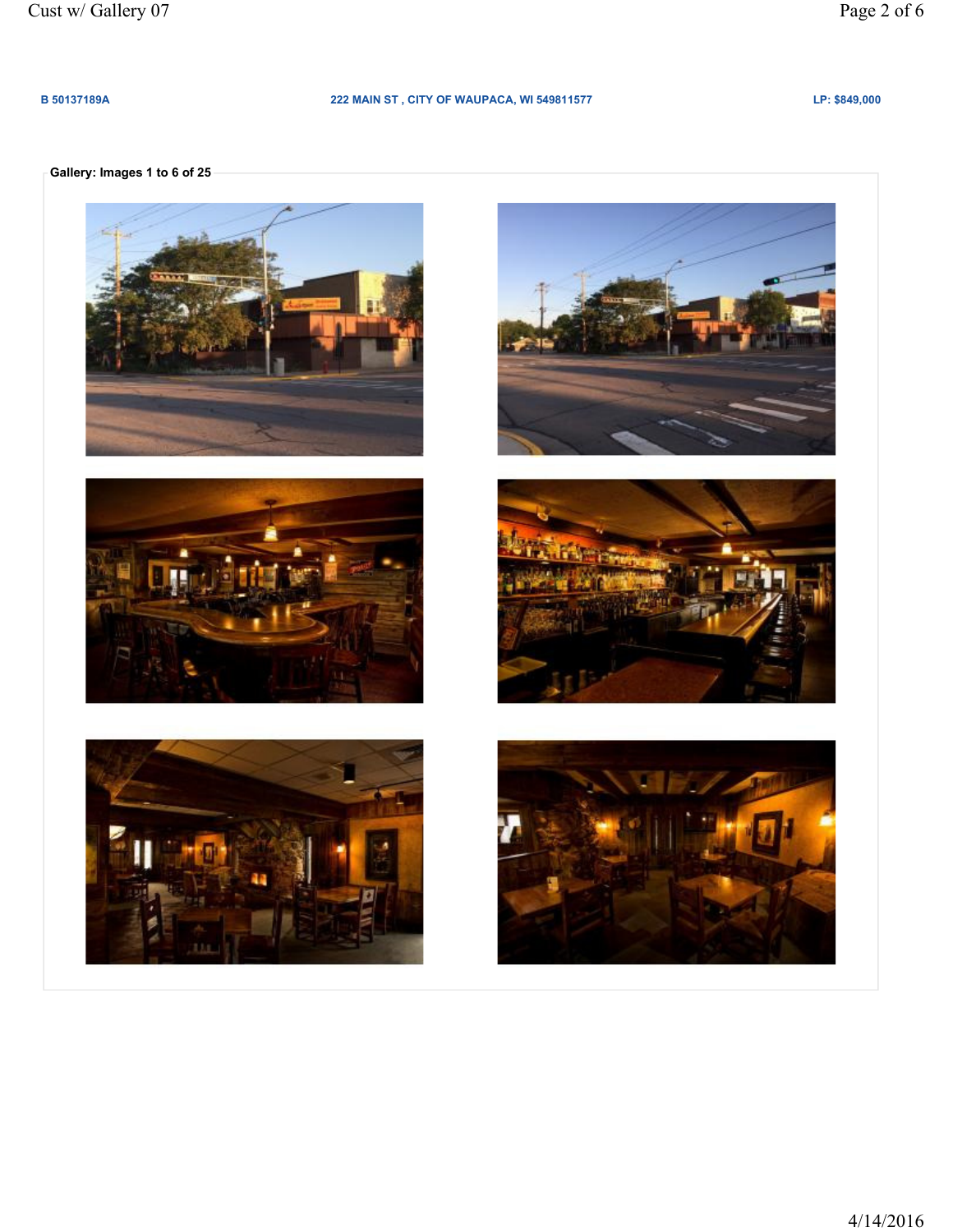











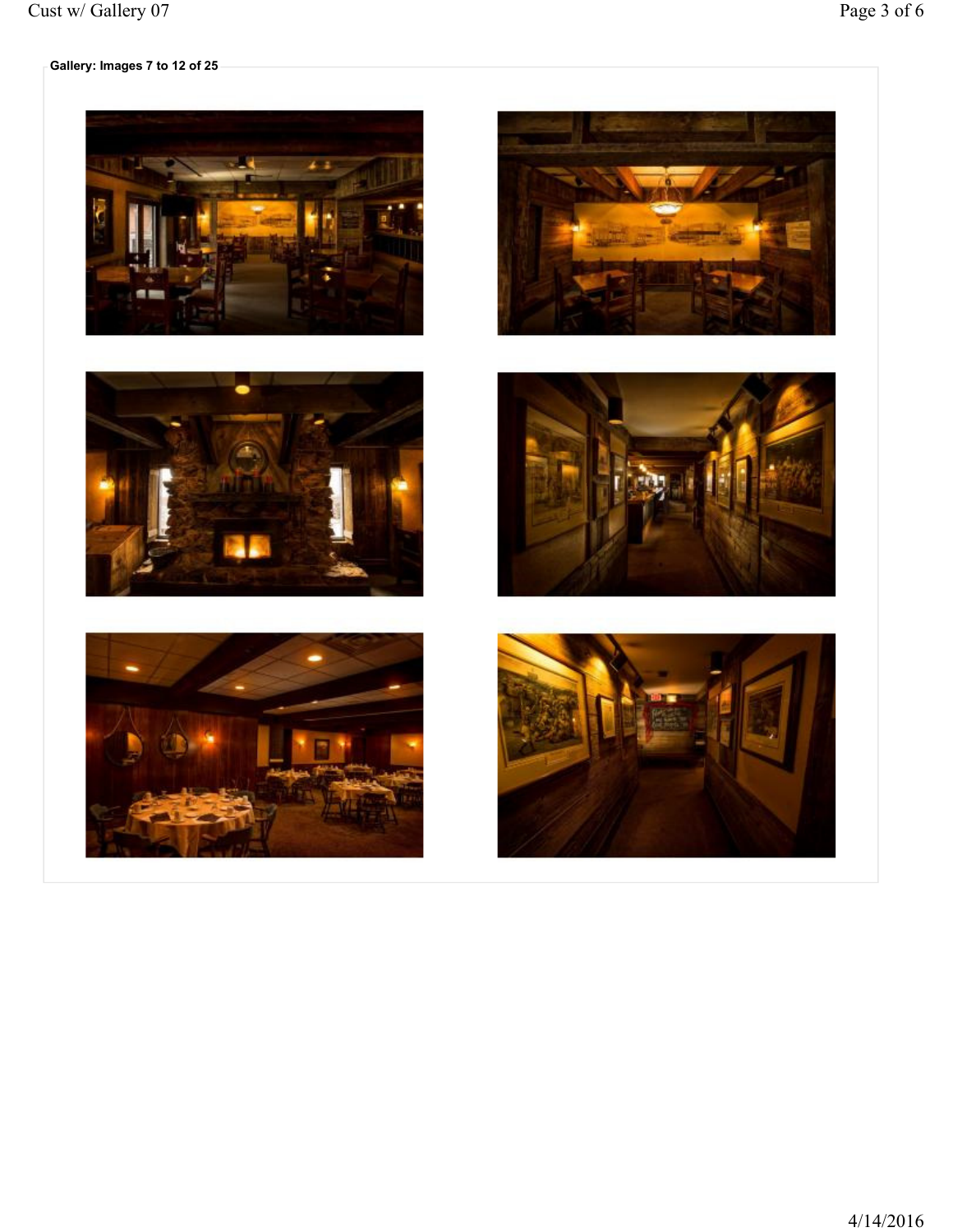# $\overline{\phantom{a}}$  Gallery: Images 13 to 18 of 25  $\overline{\phantom{a}}$











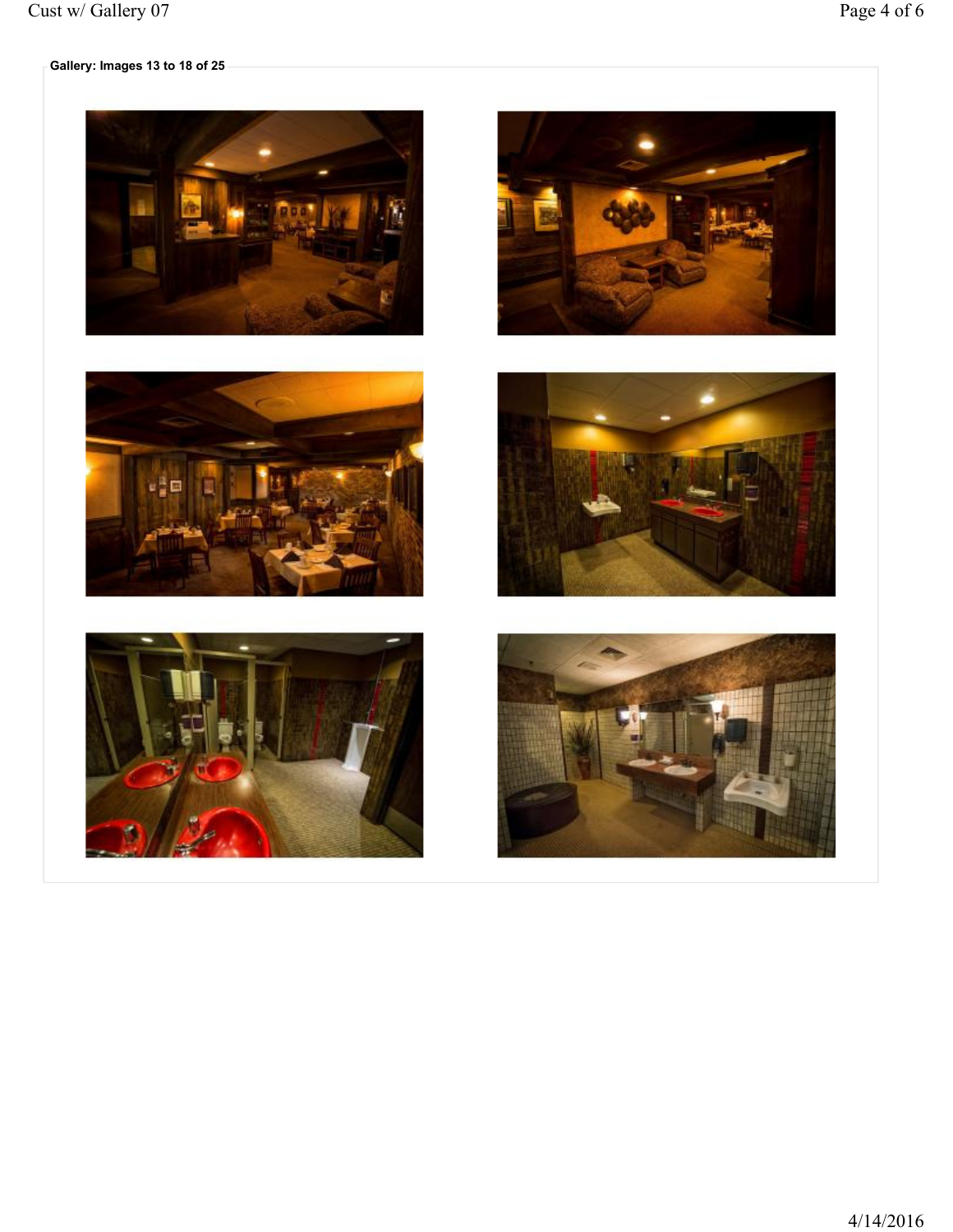